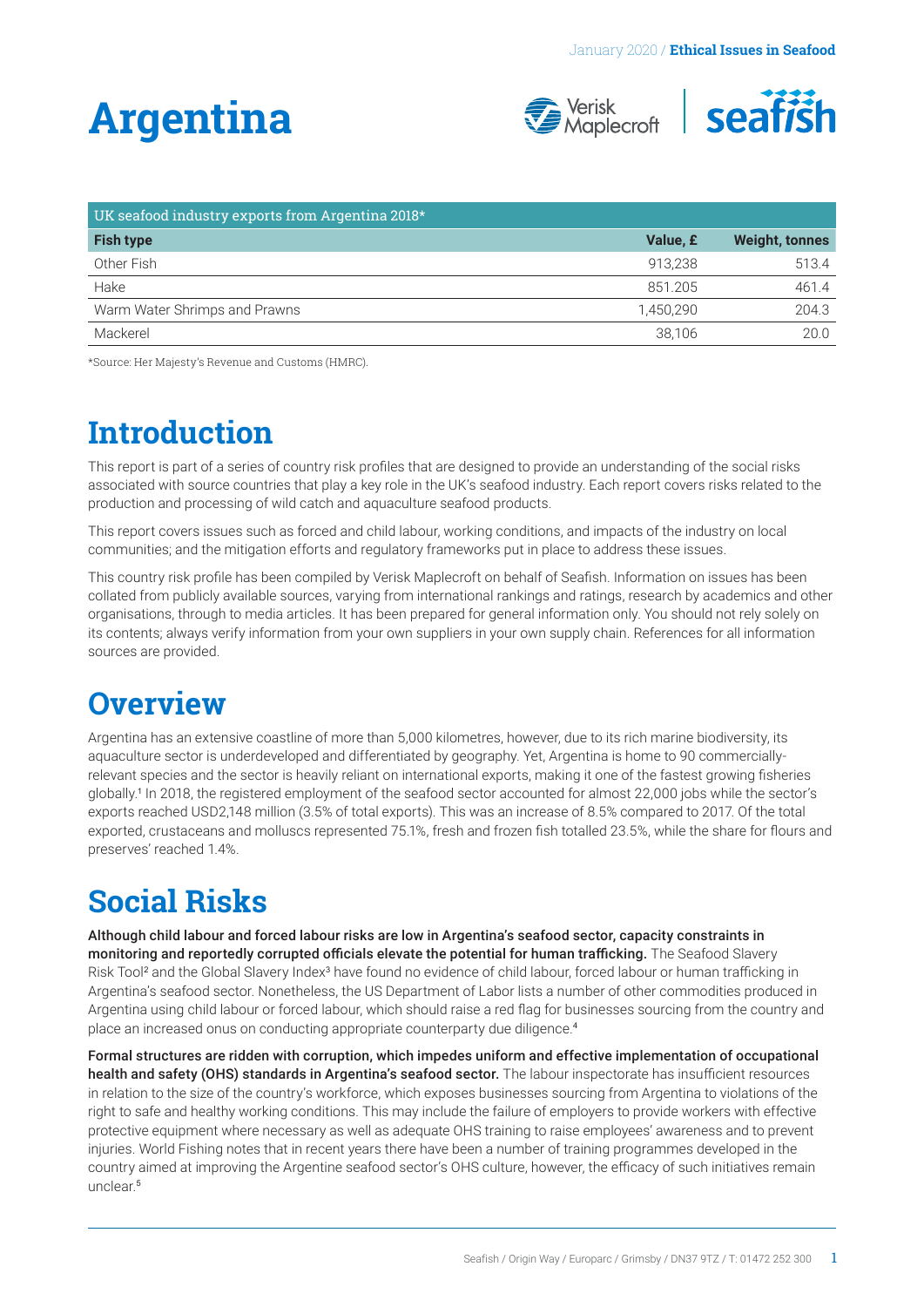As the seafood sector has become more competitive, labour conflict has escalated, posing disruption risks for **businesses sourcing from Argentina.**6 Unionized-workers periodically resort to strikes, mainly in the context of annual negotiations concerning salary and benefits creating potential supply chain disruptions, while transport strikes hold the potential to delay seafood exports to international markets. Underscoring this risk issue, in November 2018 fleet representatives and Argentina's Union of United Maritime Workers agreed to a salary increase for workers in Chubut Province's fishing industry, ending a month-long strike that had resulted in a reported economic loss of approximately GBP 62,500,000.<sup>7</sup>

### **Regulations and risk mitigation**

Weaknesses in the Argentine labour inspectorate may result in the inadequate enforcement of labour standards within the seafood sector. The Ministry of Labour, Employment and Social Security reportedly employs 355 inspectors, an inadequate number given the size of the labour force.<sup>8</sup> Corruption also undermines the integrity of inspections, with reports that some inspectors take bribes and are associated with the businesses they inspect.<sup>9</sup> Improvements in law enforcement between 2017 and 2018 saw Argentina move from Tier 2 to Tier 1 in the US Department of State's Trafficking in Persons Report 2018, and it has remained at Tier 1 in 2019.<sup>10</sup>

In January 2019, the national government announced financing for a total amount of USD 500 million via the Investment and Foreign Trade Bank to acquire fishing vessels built in Argentina to help modernize the country's fleet.<sup>11, 12</sup> Such developments may help over the near to long term to raise OHS and improve working conditions for Argentine seafarers. Nonetheless, longstanding shortcomings in labour standards enforcement places the onus on businesses sourcing from Argentina to ensure that regulations linked to potential social risks are adhered to.

On the public monitoring side, strengthening of capabilities<sup>13</sup> has been announced to comply with the 2008 National Action Plan to Prevent, Deter and Eliminate Illegal, Unreported and Unregulated Fishing.14 Argentina was highlighted as a top performer in terms of its flag state responsibilities on the 2019 edition of the Illegal, Unreported and Unregulated (IUU) Fishing Index.15 However, its overall ranking was below the global average for coastal countries, in terms of the degree to which states are exposed to, and effectively, combat illicit fishing activities.

Fisheries Law No 24.543 aims to fight IUU fishing and to support the sustainability of global fisheries.<sup>16</sup> The southwest Atlantic Ocean has fertile fishing grounds, attracting long distance foreign fishing fleets in search of squid and other species. Foreign-flagged vessels are not permitted to fish inside of the zone unless they comply with the strict regulations outlined in Argentina's Fisheries Law.

However, many of them (including Chinese, Spanish, South Korean and Taiwanese vessels)<sup>17</sup> operate at the frontier of the exclusion zone and often with frequent gaps in their automatic identification system (AIS) transmissions to better hide the vessels from public monitoring.18 In November 2016, the Naval Prefecture (Prefectura Naval) fired at, and eventually sunk, the Chinese fishing vessel Lu Yan Yuan Yu 010 after it determined it was illegally fishing in the country's EEZ, and the vessel appeared to be trying to collide with the naval boat.<sup>19</sup>

### **International conventions and rankings**

The following tables indicate which international labour conventions Argentina has ratified. The ratification of these conventions is a good indicator of a source country's commitment to enforcing internationally accepted best practices in the seafood industry when combined with thorough national legislation and well-resourced enforcement mechanisms.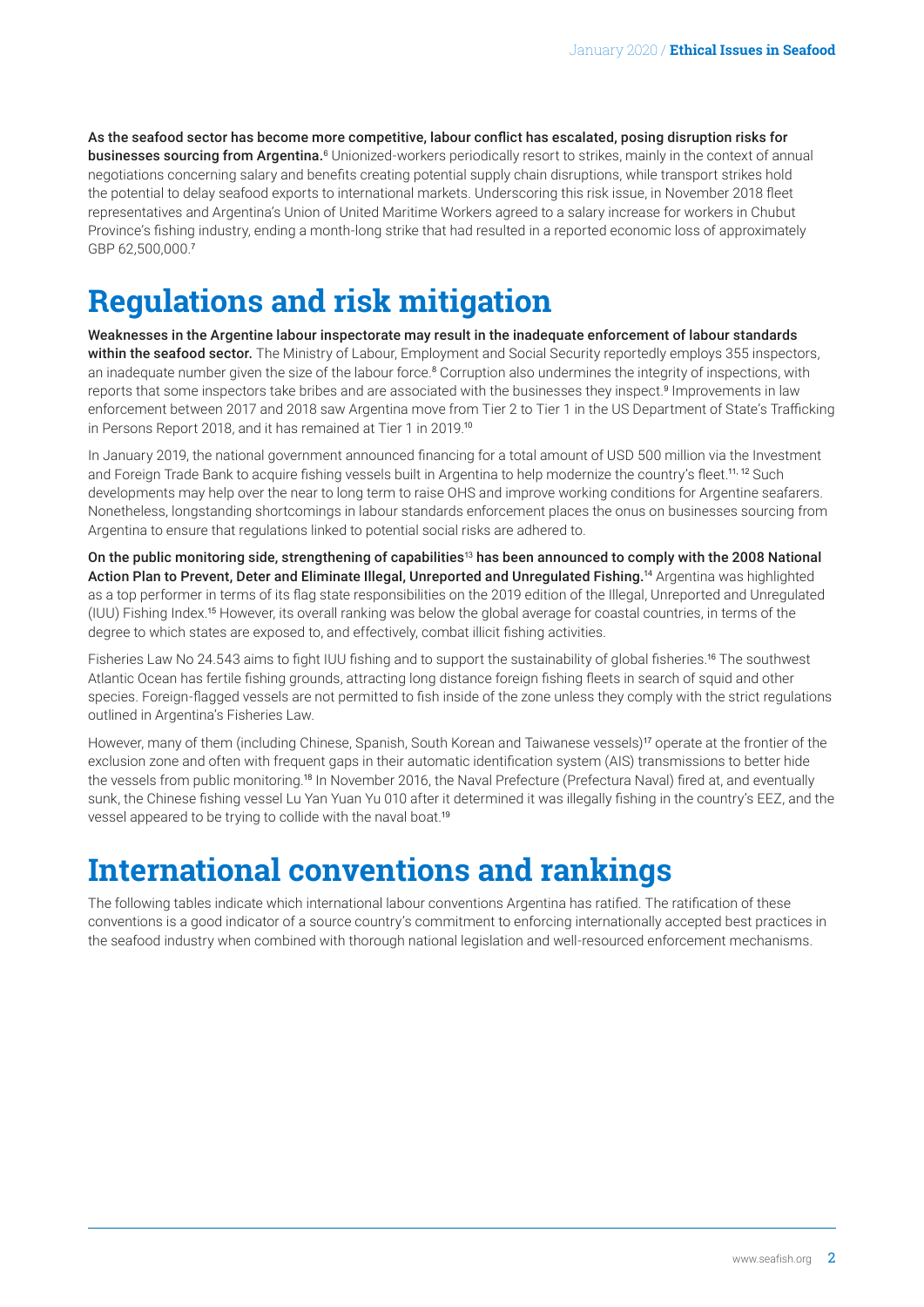| International Labour Organization (ILO) Conventions                     | Ratification |
|-------------------------------------------------------------------------|--------------|
| Freedom of Association and Protection of the Right to Organise (No. 87) | Yes          |
| Right to Organise and Collective Bargaining (No. 98)                    | Yes          |
| Forced Labour (No. 29)                                                  | Yes          |
| Abolition of Forced Labour (No. 105)                                    | Yes          |
| Equal Remuneration (No. 100)                                            | Yes          |
| Discrimination (Employment and Occupation) (No. 111)                    | Yes          |
| Minimum Age (No. 138)                                                   | Yes          |
| Worst Forms of Child Labour (No. 182)                                   | Yes          |
| Hours of Work (Industry) (No.1)                                         | Yes          |
| Weekly Rest (Industry) (No.14)                                          | Yes          |
| Protection of Wages (No. 95)                                            | Yes          |
| Minimum Wage Fixing (No.131)                                            | <b>No</b>    |
| Occupational Safety and Health (No. 155)                                | Yes          |
| Occupational Health Services (No. 161)                                  | <b>No</b>    |
| Labour Inspection (No. 81)                                              | Yes          |
| Private Employment Agencies (No. 181)                                   | <b>No</b>    |
| Maritime Labour Convention (No. 186)                                    | Yes          |
| Work in Fishing Convention (No. 188)                                    | Yes          |

| <b>Ratification</b> |
|---------------------|
| <b>Yes</b>          |
| Yes                 |
| Yes                 |
| Yes                 |
| <b>No</b>           |
| Yes                 |
|                     |

| Other Conventions                                                                            | Ratification |
|----------------------------------------------------------------------------------------------|--------------|
| FAO Agreement on Port State Measures to Prevent, Deter and Eliminate Illegal, Unreported and | No.          |
| Unregulated Fishing                                                                          |              |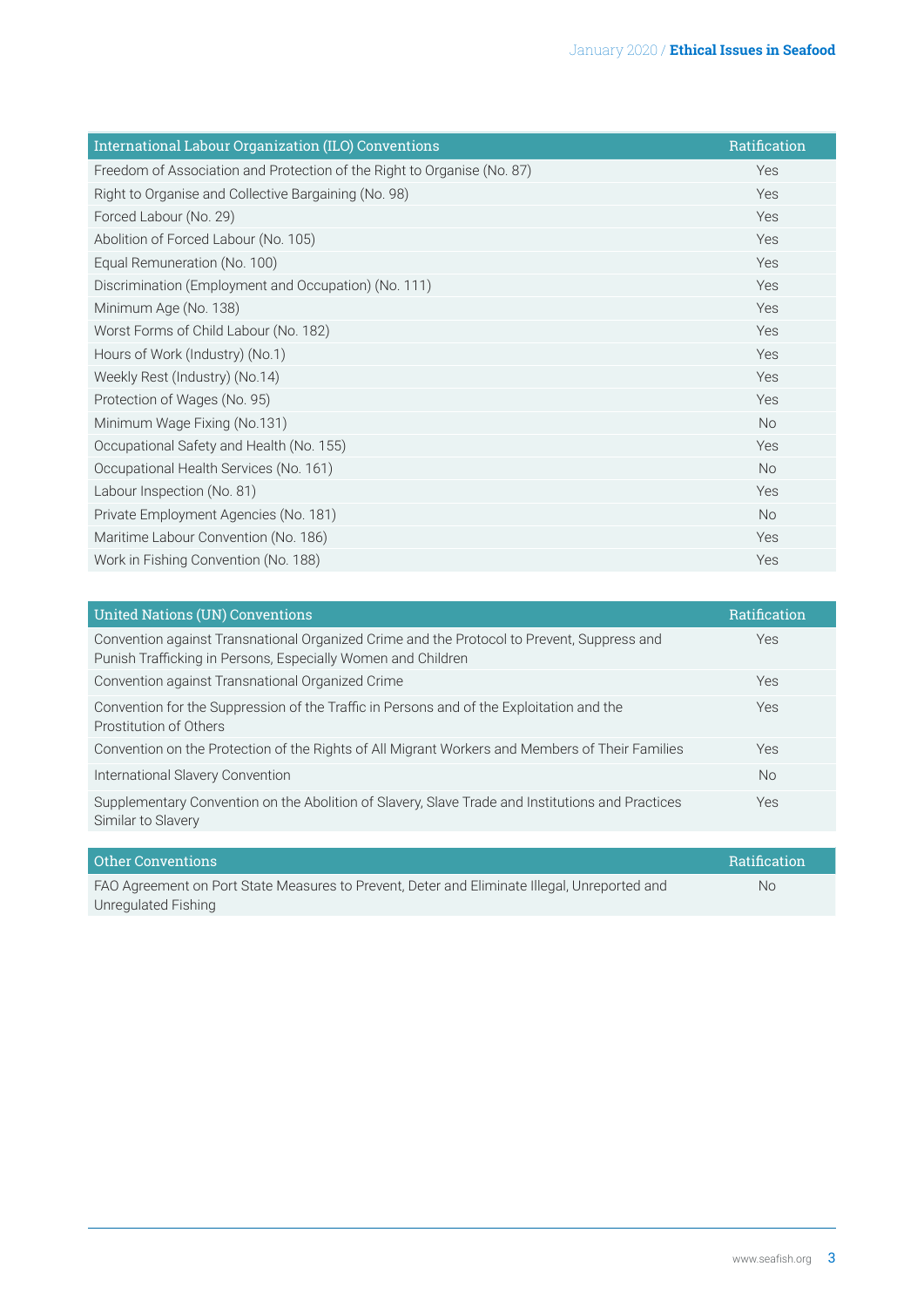# **Rankings in global indices**

#### **US Department of State Trafficking in Persons (TiP) Report**

The TiP report is released annually by the US Department of State and offers a summary of the laws and enforcement efforts of various countries with respect to human trafficking. Specifically, it ranks countries based on a '3P paradigm' of prosecuting traffickers, protecting victims and preventing crime. Scoring on these elements is then collated to give each country a ranking. The rankings range from Tier 1, which indicates governments of countries that fully comply with the Trafficking Victims Prevention Act (TVPA) minimum standards for the elimination of trafficking, to Tier 3 for the governments of countries that do not fully comply with the TVPA's minimum standards and are not making significant efforts to do so.

#### Rating: Tier 1

According to the US Department of State's 2019 TiP Report, Argentina fully meets the minimum standards for the elimination of trafficking and has continued to demonstrate serious and sustained efforts.

#### **Global Slavery Index**

The 2018 Global Slavery Index measures the extent of modern slavery country by country, and the steps governments are taking to respond to this issue, to objectively measure progress toward ending modern slavery.

#### There are two rankings:

1. Rankings of countries by prevalence of the population in modern slavery. Rankings range from 1 to 167 - with 1 the worst and 167 the best, in terms of the prevalence of slavery.

2. Rank of countries in terms of government response to the issue. This is an indication of how governments are tackling modern slavery. This ranking ranges from AAA at the top to D at the bottom, with AAA denoting the most effective and comprehensive government response.

#### Argentina's ranking is: 157/167 (where a ranking of 1 indicates highest risk).<sup>20</sup>

In terms of government response Argentina ranks BBB. This indicates that the government has implemented key components of a holistic response to some forms of modern slavery with victim support services, a strong criminal justice framework, demonstrated coordination and collaboration and protection for those vulnerable to modern slavery. Governments may be beginning to address slavery in supply chains of government procurement, or of businesses operating within their territory. There may be evidence that some government policies and practices may criminalise and/ or cause victims to be deported.

#### **EU Illegal, Unreported and Unregulated Fishing Watch List**

Under the IUU Regulation, non-EU countries identified as having inadequate measures in place to prevent and deter this activity may be issued with a formal warning (yellow card) to improve. If they fail to do so, they face having their fish banned from the EU market (red card) among other measures.

#### Argentina is not on the EU IUU watch list.